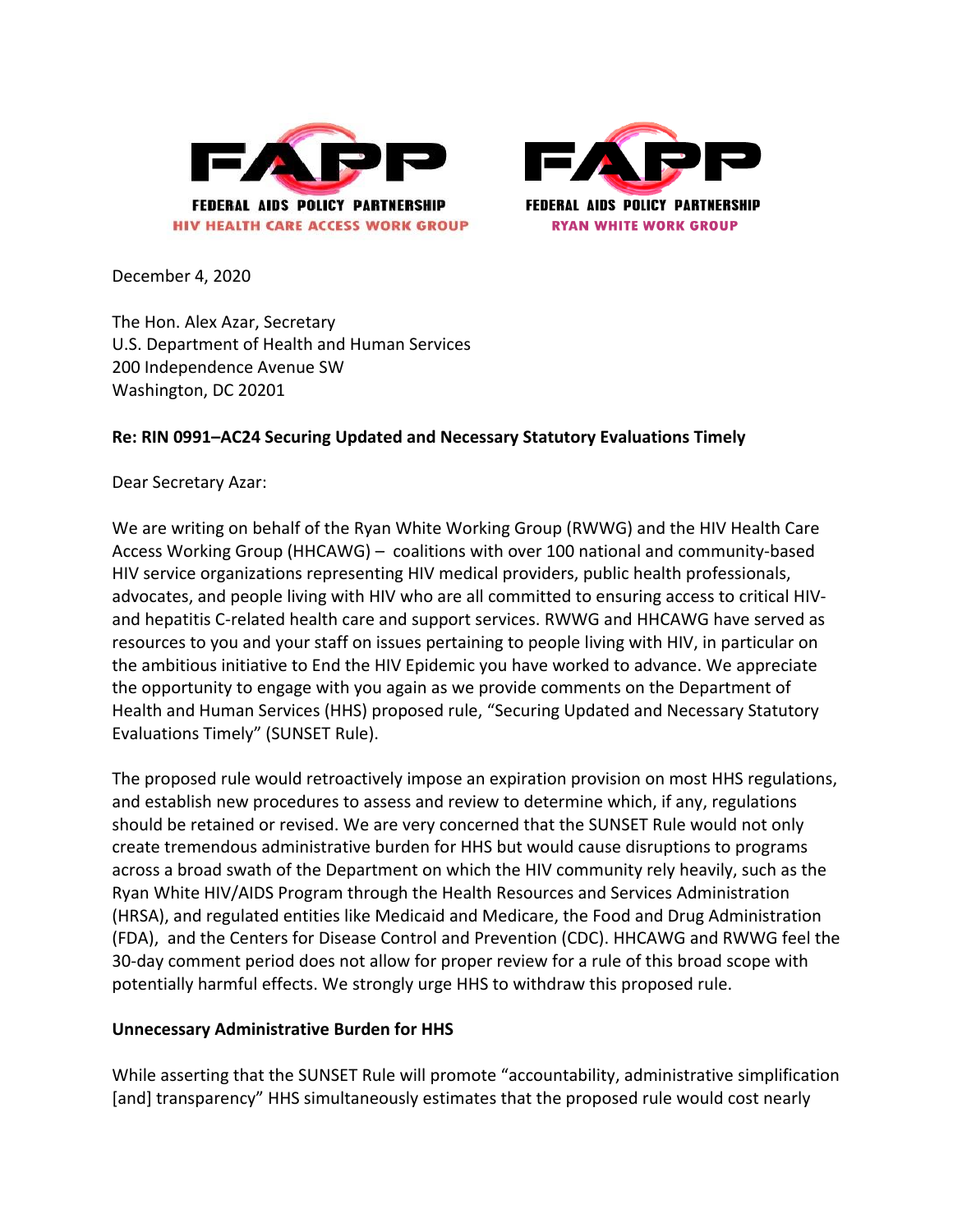\$26 million dollars over 10 years, needing 90 full-time staff positions to undertake the required reviews.<sup>1,2</sup> Within the first two years, HHS estimates the need to assess at least 12,400 regulations that are over 10 years old. $3$  However, these estimates likely underestimate the total time and money involved in the new review process, and do not accurately account for complications that may arise. The proposed rule would create a significant administrative burden that would divert resources from critical work, including efforts to address the COVID-19 pandemic and Ending the HIV Epidemic initiative, which is counter to the stated intention of the rule.

Not only is it critically important that HHS have the flexibility and bandwidth to pivot quickly to respond to immediate needs during crisis situations like COVID-19, but it is also important that every regulation due for review receive the proper attention and not be subjected to an arbitrary expiration date. Finalizing the SUNSET Rule could stretch already thin federal resources beyond their capacity.

Regulations serve as the guiding directives for how laws should be implemented. Several regulations implementing important parts of the Affordable Care Act are approaching their tenyear anniversary, such as the Medicaid cost-sharing rule. Regulations like these would need to be reviewed within the next two years, or they would expire. However, the underlying law still exists, even if the regulations expire. Without these rules, states would not have clear guidance on how to implement cost-sharing amounts or whether issuers must accept premium and cost sharing payments from third parties including the Ryan White Program. The proposed rule creates an unnecessary burden at all levels, and would cause more disruption to the administration and operation of HHS programs than simplification.

# **Disruptions to all HHS Programs**

Regulations play an important role in implementing HHS policies and programs including safety net programs such as Medicaid, which is the largest provider of health insurance for people living with HIV, covering 42% of the adult population in care. <sup>4</sup> Approximately 40 percent of Ryan White HIV/AIDS Program clients also have Medicaid coverage A strong regulatory framework provides the Medicaid program the clarity it needs to run these programs on a day-to-day basis, gives providers and managed care plans guidance as to their obligations, and explains to beneficiaries what their entitlement means. The SUNSET Rule would create legal uncertainty regarding the validity and enforceability of regulations for Medicaid throughout the review process, which could destabilize the Ryan White Program. State officials and program administrators could delay services to avoid conflicts with federal regulations; any lapse in

<sup>1</sup> 85 Fed. Reg. 70104.

<sup>2</sup> 85 Fed. Reg. 70116.

 $385$  Fed. Reg. 70112. To be specific, HHS states that "because the Department estimates that roughly five regulations on average are part of the same rulemaking, the number of Assessments to perform in the first two years is estimated to be roughly 2,480." *Id.*

<sup>&</sup>lt;sup>4</sup> Kaiser Family Foundation. October 1, 2019. [Medicaid and HIV.](https://www.kff.org/hivaids/fact-sheet/medicaid-and-hiv/)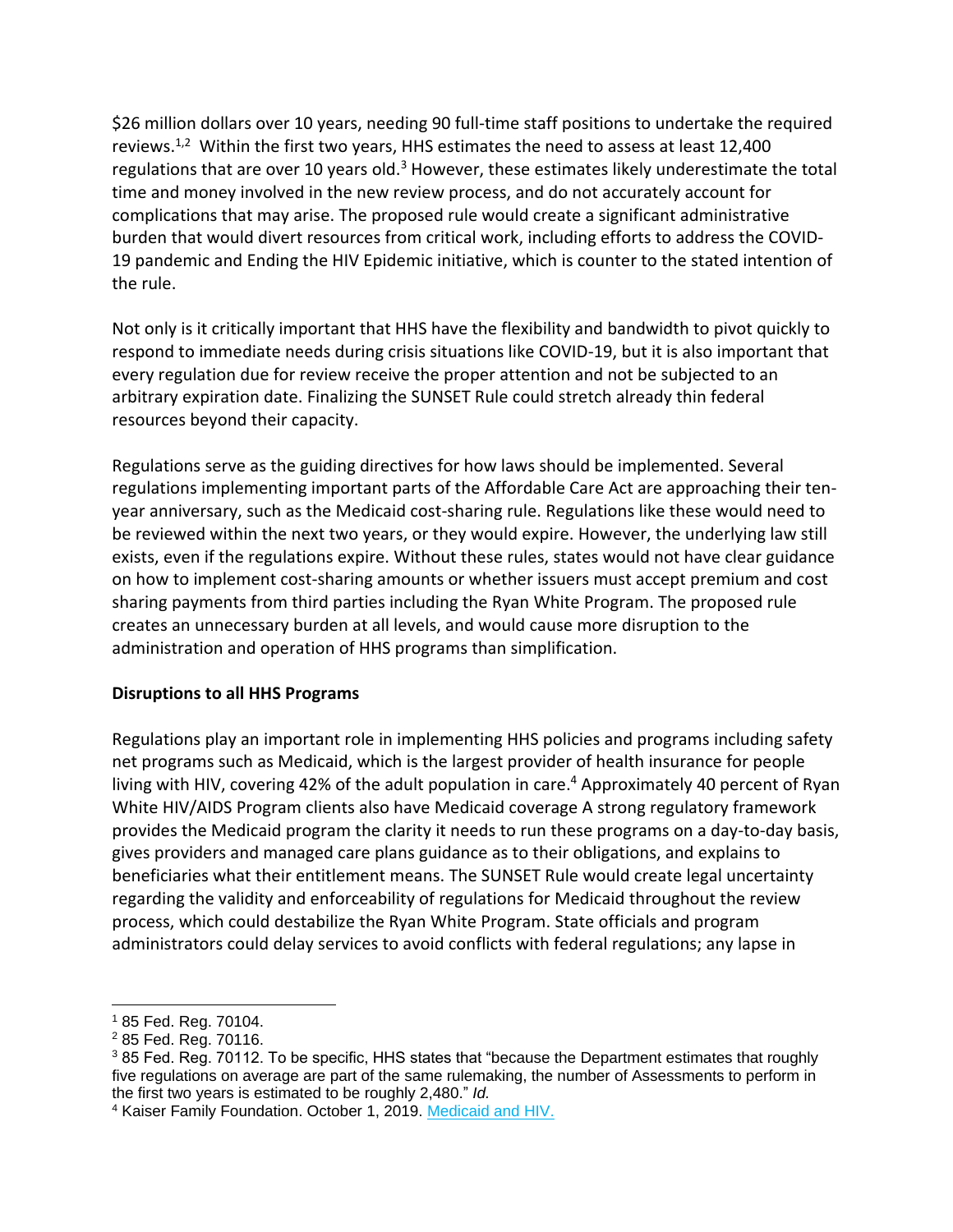coverage, disruption to care, or barrier to treatment for people with HIV can be detrimental, causing irreversible disease progression and prescription drug resistance.

The bigger danger posed by the SUNSET Rule is that important regulations may be arbitrarily rescinded because there are simply not enough HHS staff or resources to undertake such a sweeping review process. Regulations that do not complete the complicated and timeconsuming review process would summarily expire, potentially leaving vast, gaping holes in the regulatory framework implementing HHS programs and policies.

For example, there are multiple civil rights and health information regulations within the Health Insurance Portability and Accountability Act Privacy Rule that clarify and strengthen privacy protections people with HIV at 45 C.F.R. § 164.502.<sup>5</sup> If this regulation were to simply disappear, insurers, providers, and programs would not be on notice of their obligations to not disclose protected health information such as an HIV diagnosis to unauthorized individuals. Arbitrarily rescinding large swaths of regulations would destroy the foundations of many HHS programs, leading to untold harm to the millions of people living with HIV who rely on those programs to protect their health and information.

# **Redundancy of Existing Regulations**

The proposed rule seems to establish an unnecessary, burdensome, and bureaucratic process on top of processes that already exist under the Regulatory Flexibility Act (RFA).<sup>6</sup> As directed by the RFA, HHS agencies already update regulations when needed based on their plan to periodically review regulations issued. Most importantly, the RFA does not provide for regulations to automatically expire if a review is not conducted.

In fact, this proposal is contrary to the Administrative Procedure Act's (APA) requirements for rulemaking. In the APA, Congress established clear procedures and standards for agencies seeking to modify or rescind a rule. The APA requires agencies to go through the same rulemaking process to revise or rescind a rule as they would for a new rule, with public notice and the opportunity to comment.<sup>7</sup> The SUNSET Rule would modify thousands of separate, distinct rules across HHS in a single stroke, violating of the APA's requirements that review of an existing rule take place on an individual basis, requiring specific fact-finding relevant to the individual rule that the agency wants to amend.

# **Conclusion**

<sup>5</sup> HHS. *HIV and HIPAA*. Retrieved December 1, 2020 hhs.gov

<sup>6</sup> 5 U.S.C. §610. Periodic review of rules

<sup>7</sup> 5 U.S.C. § 551(5);*see also* Maeve P. Carey, Specialist in Government Organization and Management, *Can a New Administration Undo a Previous Administration's Regulations?*, Congressional Research Service (Nov. 21, 2016),<https://fas.org/sgp/crs/misc/IN10611.pdf> ("In short, once a rule has been finalized, a new administration would be required to undergo the rulemaking process to change or repeal all or part of the rule."); Office of Information and Regulatory Affairs, Office of Management and Budget, The Reg Map 5 (2020) (noting that "agencies seeking to modify or repeal a rule" must follow the same rulemaking process they would under the APA).